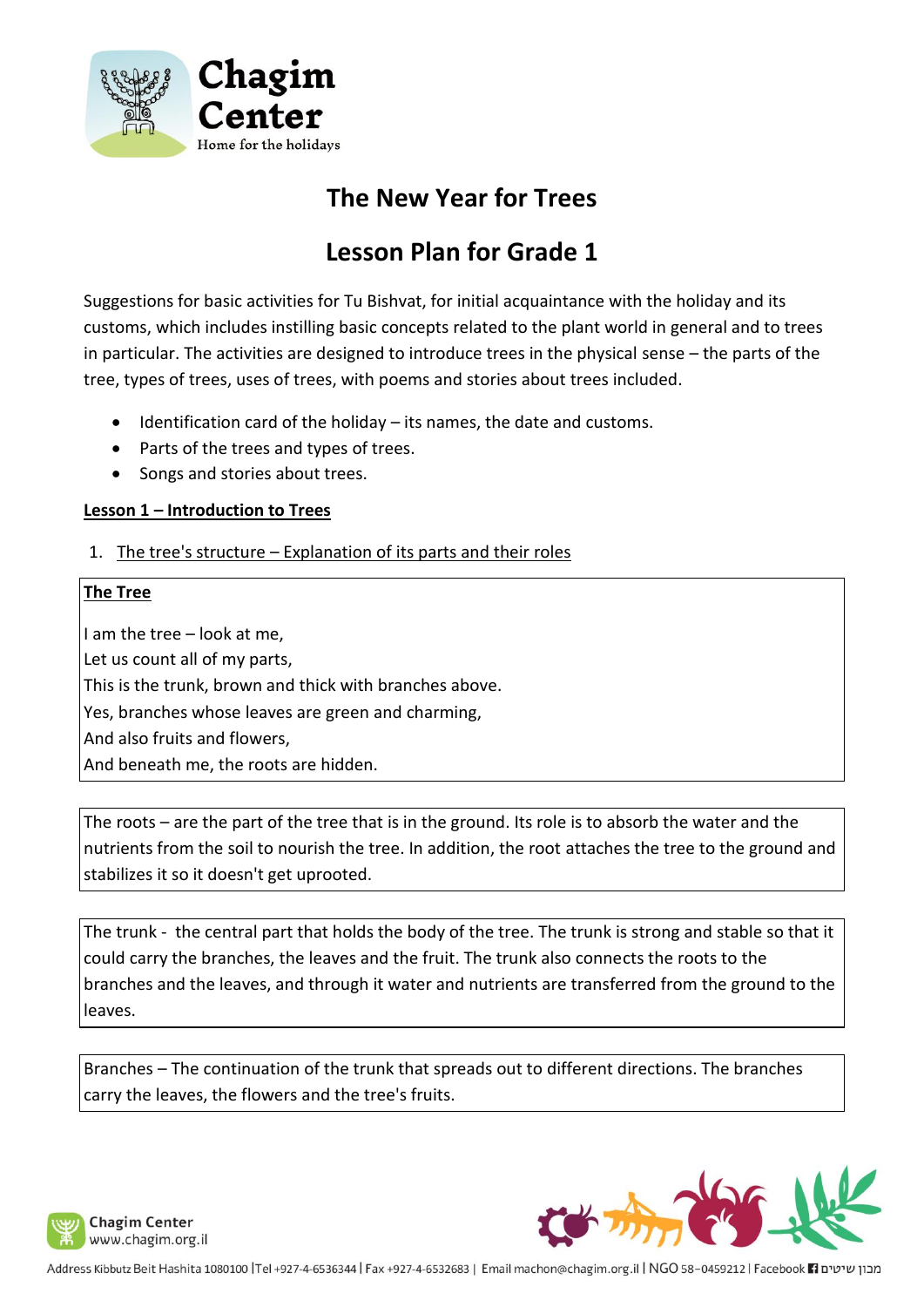

Leaves – Usually green, and their role is to produce from the air (carbon dioxide) and water, using sunlight, materials that are used to nurture the tree. The tree breathes through the leaves and evaporates some of the water it absorbs. There are trees whose leaves fall in the autumn and in spring they bloom and grow again. These trees, like fig, almond, are called "deciduous". Trees whose leaves remain intact all year round like the carob or olive tree are called "Evergreen".

Buds and flowers - The buds are the small glands that grow on the branches and from which the flowers develop. The flowers are usually colored, and have petals, stamens, and leaves. The role of the flowers is to fertilize the tree and produce seeds that will develop into new trees, that is to reproduce the tree.

Fruits and seeds - The fruit develops from the flowers and they contain the seeds. The fruit is the shell used to nourish the seed from which a new tree develops. The seeds are scattered around the tree or carried to other places. They are absorbed in the soil and with water they germinate and become a new plant.

## **The Parts of a Tree and their Roles**



**Place the name of each part in its proper place – by the arrows:** Leaves, roots, trunk, fruit



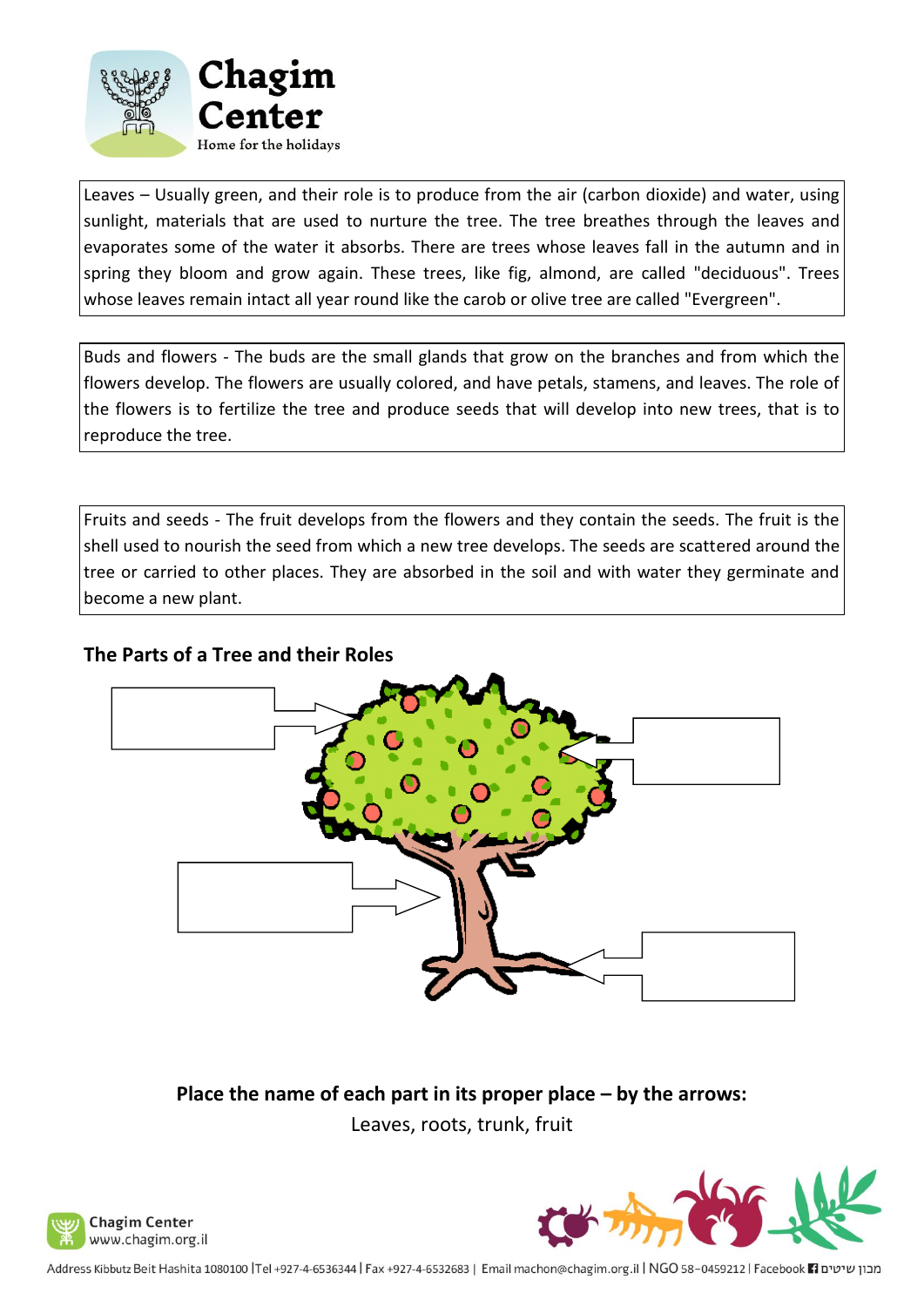

## **Draw a Line between each part of the tree and its role**

| Parts of a Tree | <b>Roles</b>                                        |
|-----------------|-----------------------------------------------------|
| Leaves          | Brings water and nutrients to the leaves            |
| <b>Branches</b> | Fertilization of the tree to produce fruit and seed |
| Roots           | Stabilization of the tree and holding branches and  |
| <b>Flowers</b>  | leaves                                              |
| Fruits          | Attachment to the ground                            |
|                 | Production of wood material from the sun, air and   |
| Trunk           | water                                               |
|                 | A shell to seeds - to create new trees              |



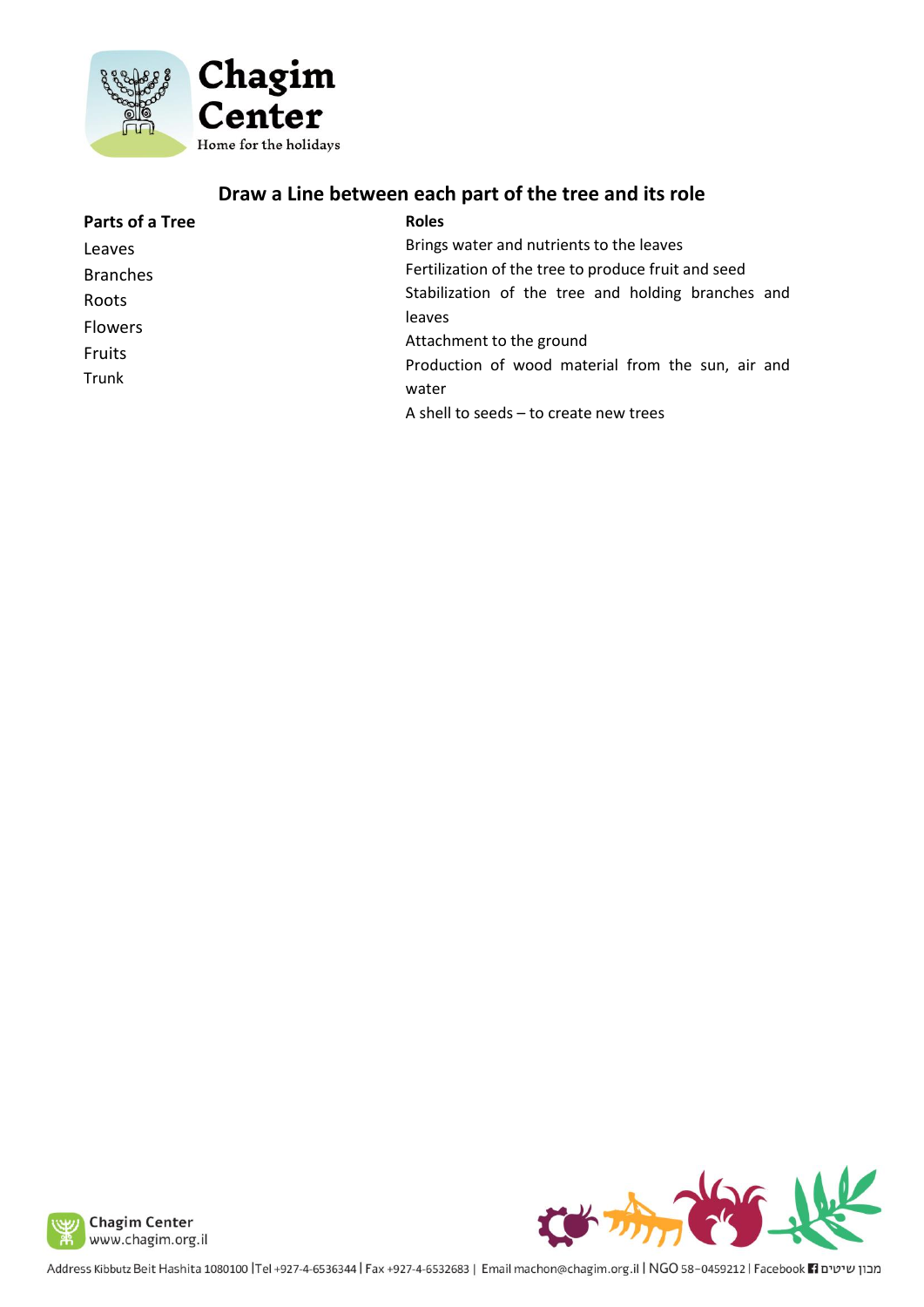

## **Lesson 2 – Legends on Parts of Trees**

#### **A story about roots- the love of the arbutus and the pigeon:**

Once there was a pigeon who lived in Mount. Carmel. The pigeon was the friend of the arbutus tree that grew in the valley. Every day the pigeon would fly down the Carmel and tell the arbutus about the great landscapes she sees as she flies over the Carmel and on her journeys. Once she took a long flight and had not returned for days and weeks. The arbutus missed the pigeon and was also jealous of her and wished also to see the scenery on his own. He decided to ascend to the peak of the mountain. With a great effort he uprooted himself and started climbing the mountainside. Soon enough he turned red from strain, it's muscles got entangled and its roots got stuck. As the pigeon flew to visit her friend in the valley, she did not find him. She flew and looked for him and suddenly saw him on the mountainside in the middle of the way up, all red.

"What are you doing?" asked the pigeon. "I missed you", answered the arbutus, "and I wished to see by myself everything you tell me about". "You have nothing to worry about", answered the pigeon, "I shall not leave you again".

Ever since the trunk of arbutus is red and it grows on a mountain but only till a certain altitude.

#### **A Story about a Trunk – The Mourning Olive Tree (A Folk Tale)**

When King Solomon passed away, all of the animals and plants mourned him. The animals cried and refused to eat. The Trees shed their leaves and did not produce fruits. The spoke with each other about the good heart of King Solomon.

Only the olive tree was quiet and did not shed its leaves.

One day a loud noise was heard. All the trees turned to the direction of the noise, and lo and behold, the trunk of the olive tree was split. So they told each other, the olive tree mourned more than we did on King Solomon. In the depth of its heart it lamented and it suffered until its heart split. Ever since, until this day, the trunk of each ancient olive tree is hollow and split – due to the heart ache of the olive tree over the death of King Solomon.

#### **A Story of Blossoming – The Diligent Almond Tree**

Two weeks before Tu Bishvat, the angel of the plants, Tzimhiel, descended to wake up the sleeping trees. Heavy rainfalls pour down, cold winds blow, and all of the trees stand barren. The



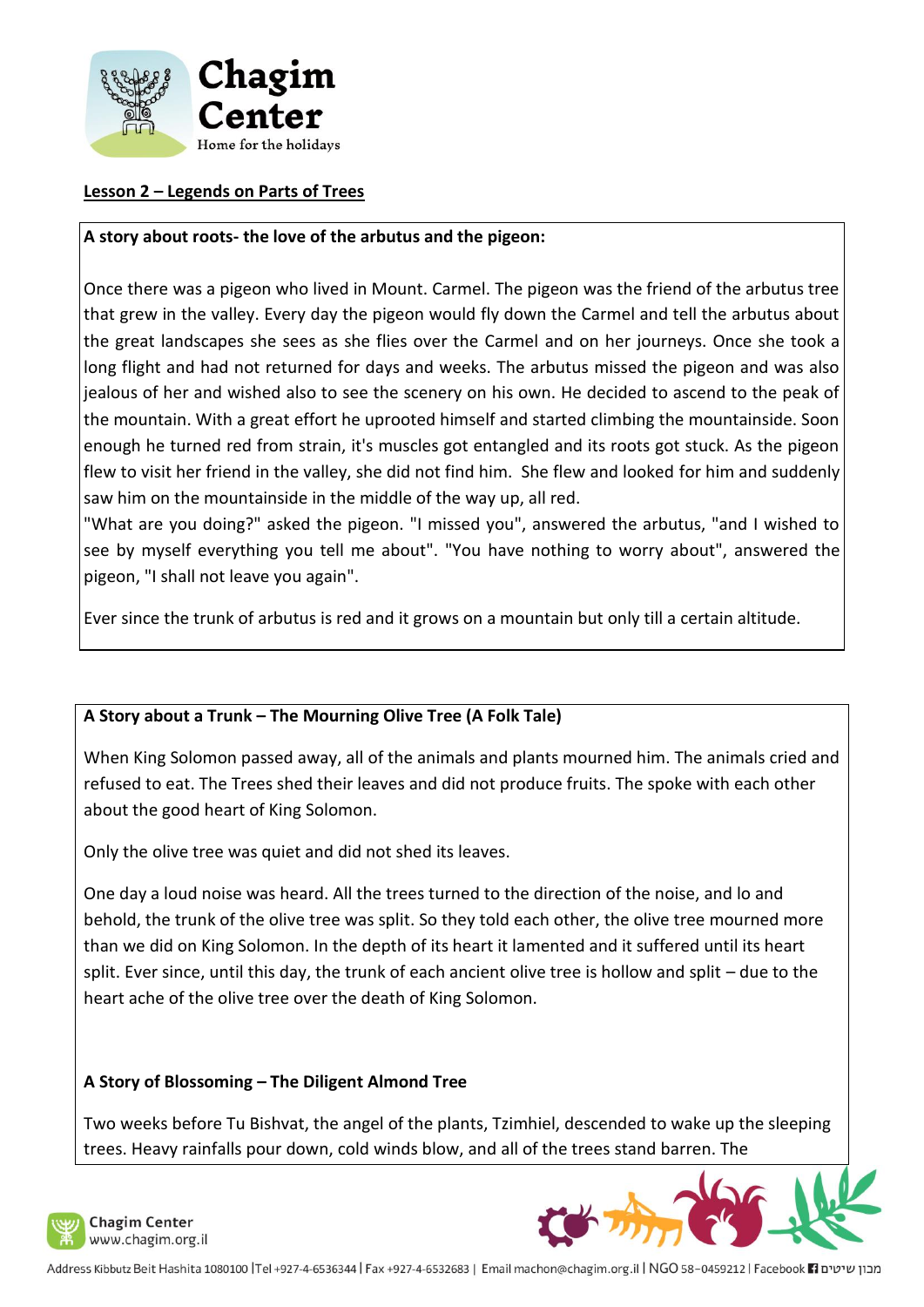

pomegranate sleeps, the apricot sleeps and so does the peach tree. And the almond is asleep while it stands, in the fall it hasn't got even a single leaf left, and it is deep in a slumber. Comes the angel Tzimhiel to the pomegranate, touches it and says: Pomegranate, pomegranate, isn't it about time you get up and open your red flowers in honor of the holiday? So the pomegranate answers sleepily: I'm cold, there's a storm outside and heavy rain is falling, I'll continue to sleep until the month of Iyar.

Comes the angel to the apricot, it felt it and asked: apricot, apricot, perhaps it's about time you get up and open your white flowers in honor of the holiday? The apricot replies sleepily: My leaves have fallen and I am barren, It's raining and I'm extremely cold. I'll leave my flower for the month of Adar.

So the angel Tzimhiel also approaches the peach, who in turn, answers out of sleep: I slept only a bit, and it's hailing outside, I'll sleep just a bit longer, only till spring, then I'll open my flowers.

So the angel goes over to the almond tree, pats it and says: Almond, my almond, all my trees are lazy, they do not wish to get up and do not wish to adorn themselves in honor of the holiday of Tu Bishvat, perhaps you can get up and announce my arrival to the children? So the almond immediately opens its eyes, laughs at the angel and says: "I have slept enough, I shall get up first and in honor of the holiday, I shall adorn myself with flowers and I'll make the children happy.

## **A Fruit Story – The Fig Planter**

A story is told of King Hadrian, who went out for war with his conscripts to conquer a country that had rebelled against him, he encountered an old man planting fig trees. "Hadrian said to him," You are old, working hard and toiling for others" .

He said to him: My Lord, king. I am planting. If I have the merit. I will eat my own fruit, and if not, my sons will eat them.

The king spent three years in the war and then returned. He found the old man in the same place. What was the old man doing? He took a basket and filled it with beautiful figs and approached Hadrian.

And said to him: Dear king, accept these from your servant. I am the old man you had encountered on your way to the war and you had said to me: You are old, why are to standing and working for others. Well, G-d had already given me the merit to eat the fruit of my labor. And these, that are in the basket, I grant you as a gift. So Hadrian immediately told his servants: Take it from him and fill it with gold coins, and they did just that.

Therefore, a person should not refrain from planting. Yet just as he found the trees, he should continue planting even if he is old.

Midrash Tanchum



**Chagim Center** www.chagim.org.il

מבון שיטים Facebook 11 ו-1932 Address Kibbutz Beit Hashita 1080100 |Tel +927-4-6530344 | Fax +927-4-6532683 | Email machon@chagim.org.il | NGO 58-0459212 | Facebook 1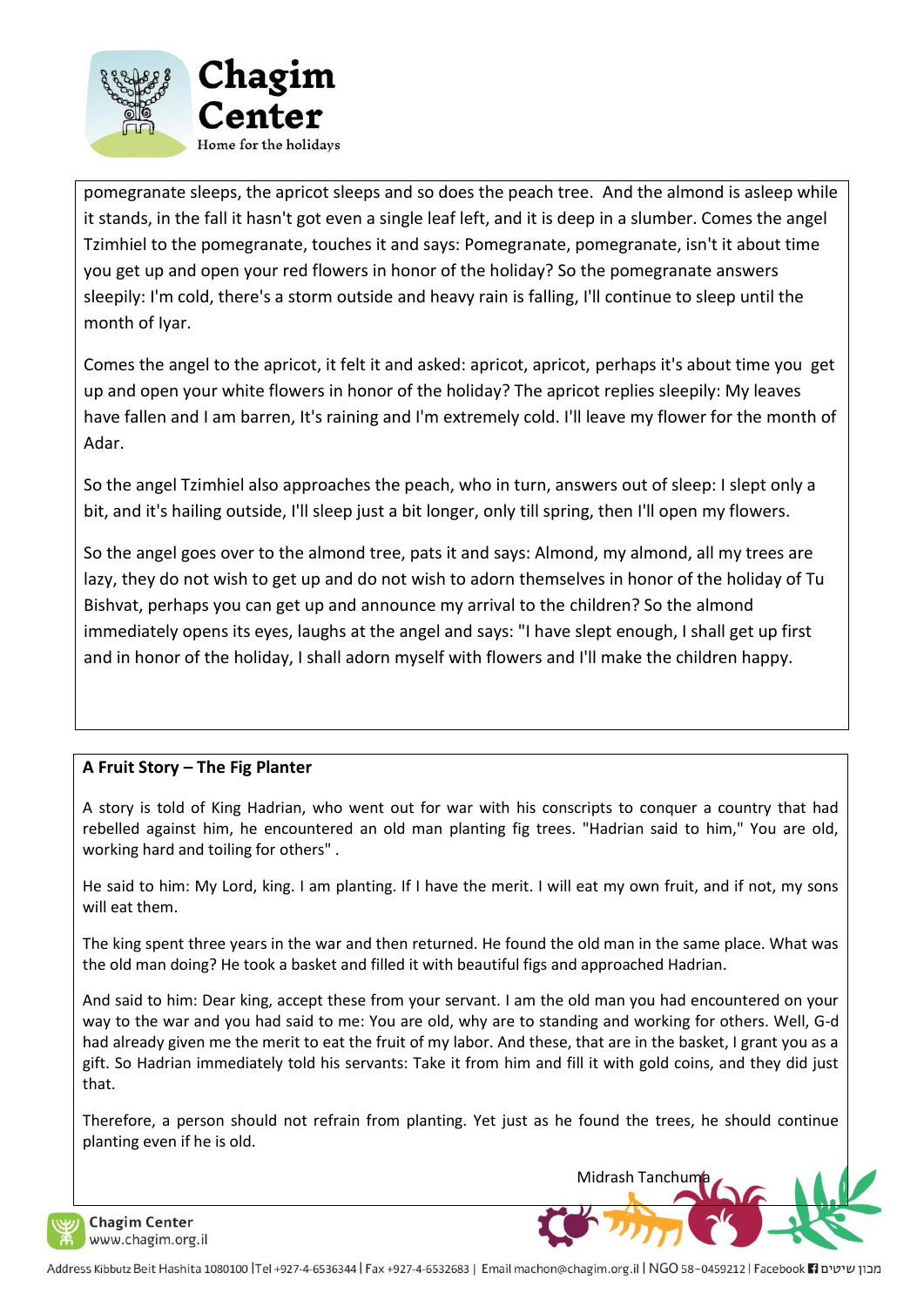

## **Types of Trees**

- 1. Fruit Trees and Fruitless / ornamental Trees Trees whose fruit can be eaten by man, are called fruit trees. Trees whose fruit cannot be eaten by man, are referred to (in Hebrew as) fruitless trees (In Hebrew *Serak=* false, such as, not real) Or ornamental trees (in Hebrew *Noy* = Decoration).
- 2. Deciduous Trees and Evergreen Trees Trees who drop their leaves in Autumn, just before the winter, who grow new leaves in spring, are called deciduous trees. Trees whose leaves do not fall all at once in a single season, and remain green all year long, are called evergreen trees.
- 3. Trees and bushes Trees are tall, have wide trunks, their leaves are located at a certain height and are far from the ground. Trees look narrow and have wider branches. Bushes are low, their trunks are thin, their branches spread out at a low point on the trunk and they are close to the ground. Bushes look wide and their branches are dense.

#### Sort the following plants in the chart according to types

| __                 | .                          |
|--------------------|----------------------------|
| <b>Fruit Trees</b> | Fruitless/Ornamental Trees |
|                    |                            |
|                    |                            |
|                    |                            |
|                    |                            |
|                    |                            |

Orange, pine, cedar, carob, pomegranate, blue Jacaranda, olive, chinaberry, oak, pistacia, vine, jasmine, birch, cypress, pear, banana, ficus.

| Deciduous | Evergreen |
|-----------|-----------|
|           |           |
|           |           |
|           |           |
|           |           |

Lemon, pine, cedar, carob, pomegranate, almond, olive, vine, cypress, pear, date palm, avocado, apple, plum, eucalyptus, fig.



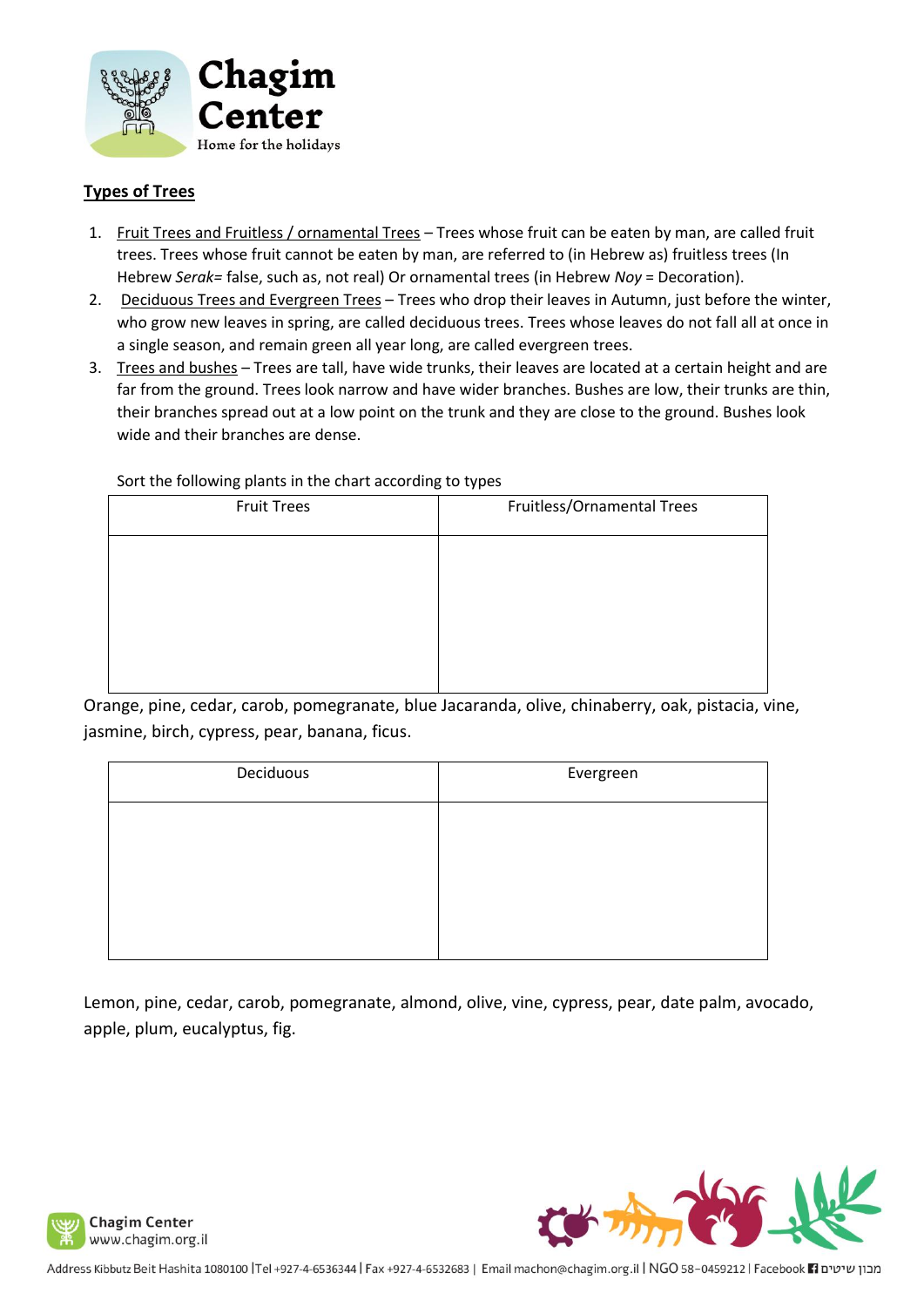

| <b>Bushes</b> | Trees |
|---------------|-------|
|               |       |
|               |       |
|               |       |
|               |       |

Grapefruit, date palm, viburnum, cedar, oak, mastic tree, cypress, jasmine, fig, bougainvillea, myrtle, eucalyptus, pine.



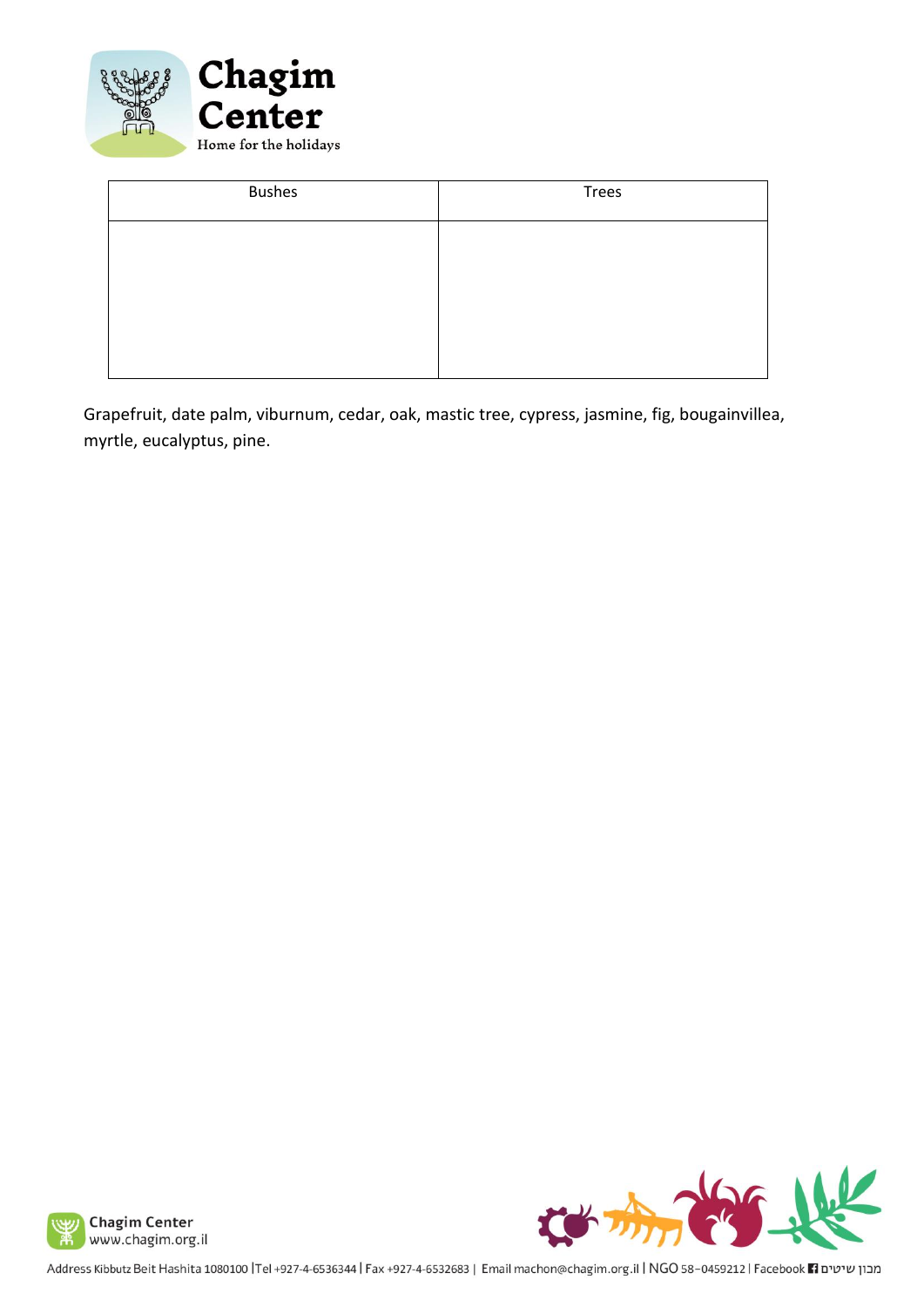

### **Lesson 3 – A Tree Poem and a Tree Story**

How is it to be a Tree/ Datia Ben - Dor

- I once asked a tree: Tree, how is it to be a tree: You are probably joking – said the tree. No, no I said. I'm absolutely serious. Is it good or bad? Bad?! – wondered the tree – why? Doesn't it bother you to be stuck in one place all week? I'm not stuck. I am actually planted. And don't you sometimes feel like Going to visit friends, Or to see what goes on in other places
- I have no need to move around, birds sing to me constantly, butterflies kiss me, The wind embraces, and before my eyes the entire horizon opens. And at night when all are asleep, so what? At night I listen to the silence And hear how the earth breathes, how fruit ripen, how dew descends. And in my branches - nestlings rest, And I keep them asleep. I love you, tree – I said, And I went to my garden And planted a tree across my window.

#### **The Pine Tree that was not Happy with his Lot**/ Bela Baram

Adapted and illustrated by Leah S. According to The Tu Bishvat Anthology of the Inter-Kibbutz Kindergarten Division

In the Galilee mountains a forest grows. And it has many trees as well as bushes, birds that are hop and chirp gladly. In this forest lived the Minister of Forests. He is walking and listening to the sounds. One evening, he went out for a stroll.

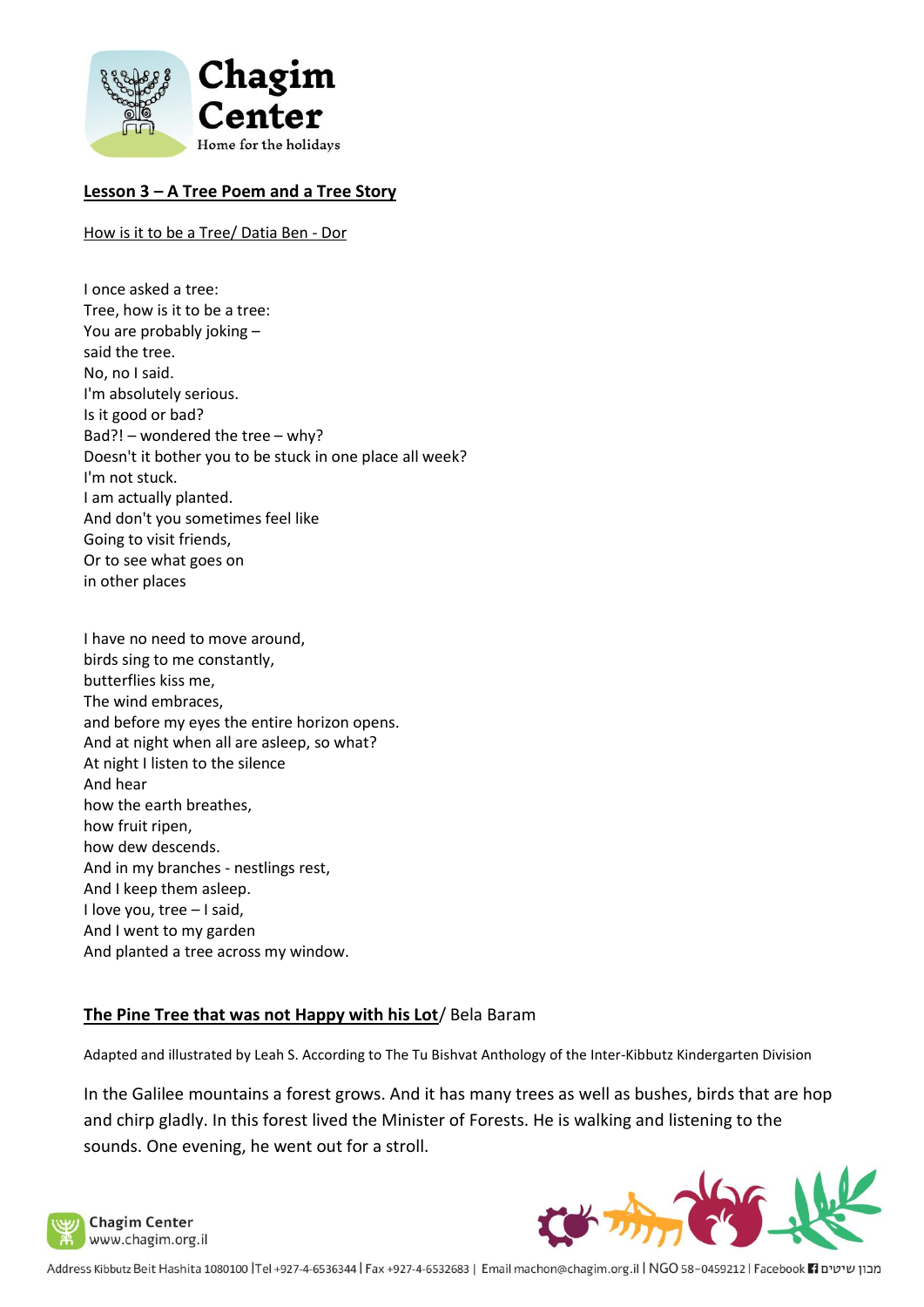

And Lo, at the end of the forest stands a pine sapling, weeping. The Forest Minister asked him" "Why do you weep, dear pine?"

"You have given to all the trees soft, fresh leaves and only to me - pine needles, I would like to have glossy and shiny leaves of gold, and I shall be most beautiful of all the trees".

The Forest Minister smiled to himself and said: "Okay, tomorrow morning your leaves will turn golden." So he said and walked off...

The small pine tree fell asleep. In the morning he woke up to find his leaves...all golden.

How beautiful is the pine tree, said the rest of the trees, there is no one more beautiful than him... While he was glad about his new look, a man carrying a sack on his back came by.

"Wow, golden leaves, how pretty and shiny are they", he said. He came close to the tree and picked off all the leaves, and went happily on his way and left the small pine tree behind, sobbing...

Hearing this, the Forest Minister approached the pine tree and asked: "Why do you cry dear pine?" I do not want to have golden leaves. Give me transparent, glistening, shiny leaves of glass and I will be the most beautiful of all the trees".

The Forest Minister smiled to himself, and said: "Okay, by the morning you'll have glass leaves." And this came to be. The small pine fell asleep and, in the morning, he found himself with leaves made of glass.

How beautiful is the pine, there is none more attractive than him, said all the trees.

While he was merrily rejoicing, a mischievous wind wreaked havoc among the trees, causing all of the glass leaves to fall to the ground and break. The wind calmed down, and the small pine tree remained barren and bald and broke out in sobs.

The Minister of the Forest arrived to see the pine tree and asked him: "Why do you weep, dear pine?"

"I do not want glass transparent leaves, give me soft green leaves just like the other trees have." The Minister of the Forest smiled to himself and said: "Okay, tomorrow morning, you will be dressed in a green garment."

And so it was. The small pine tree fell asleep and when he rose in the morning, he noticed that he was covered with a fresh green garment.

And all the trees in the Galilee Mountains whispered among themselves, "how beautiful the pine tree is... and while he was proud and happy, suddenly...

Who comes along in a prance? A reckless goat, climbing quickly on the pine:

-what green leaves, how tasty, how soft and sweet...

And so, the reckless goat consumed all of the leaves and returned satisfied and joyful. Yet the pine was left behind sobbing.

The Forest Minister heard his wails and went to see him asking: What happened dear pine? Why do you cry?"